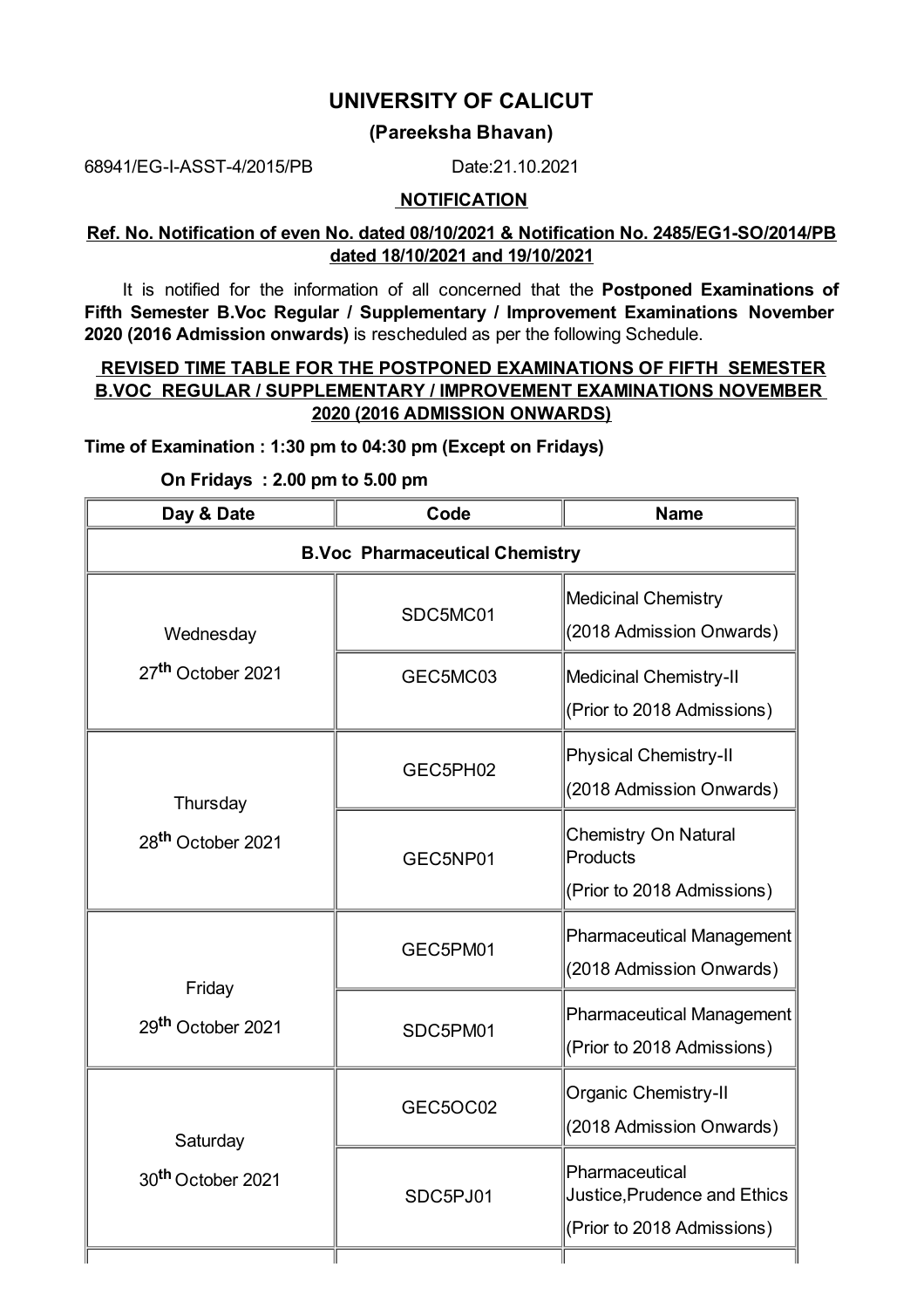|                                | SDC5EV01                         | <b>Health Education And</b><br><b>Community Pharmacy</b> |
|--------------------------------|----------------------------------|----------------------------------------------------------|
| Monday                         |                                  | (2018 Admission Onwards)                                 |
| 01 <sup>st</sup> November 2021 | SDC5EV02                         | Introduction to<br>Pharmacognosy                         |
|                                |                                  | (2018 Admission Onwards)                                 |
|                                | GEC5CE01                         | Chemistry in Everyday Life                               |
|                                |                                  | (Prior to 2018 Admissions)                               |
|                                | <b>B.Voc Jewellery Designing</b> |                                                          |
| Wednesday                      | GEC5HR13                         | <b>Human Resource</b>                                    |
| 27 <sup>th</sup> October 2021  |                                  | Management                                               |
| Thursday                       | GEC5PP14                         | <b>Psychology And Personal</b>                           |
| 28 <sup>th</sup> October 2021  |                                  | Growth                                                   |
| Friday                         | GEC5LS15                         | Life Skill Development                                   |
| 29 <sup>th</sup> October 2021  |                                  |                                                          |
| Saturday                       | GEC5AD16                         | Advertising                                              |
| 30 <sup>th</sup> October 2021  |                                  |                                                          |
| Monday                         | SDC5JD17                         | Advanced Jewellery                                       |
| 01 <sup>st</sup> November 2021 |                                  | Designing-II                                             |
|                                | <b>B.Voc Gemmology</b>           |                                                          |
| Wednesday                      | GEC5HR13                         | Human Resource                                           |
| 27 <sup>th</sup> October 2021  |                                  | Management                                               |
| Thursday                       | GEC5PP14                         | <b>Psychology And Personal</b>                           |
| 28 <sup>th</sup> October 2021  |                                  | Growth                                                   |
| Friday                         | GEC5LS15                         | Life Skill Development                                   |
| 29 <sup>th</sup> October 2021  |                                  |                                                          |
|                                |                                  |                                                          |
| Saturday                       | GEC5AD16                         | Advertising                                              |
| 30 <sup>th</sup> October 2021  |                                  |                                                          |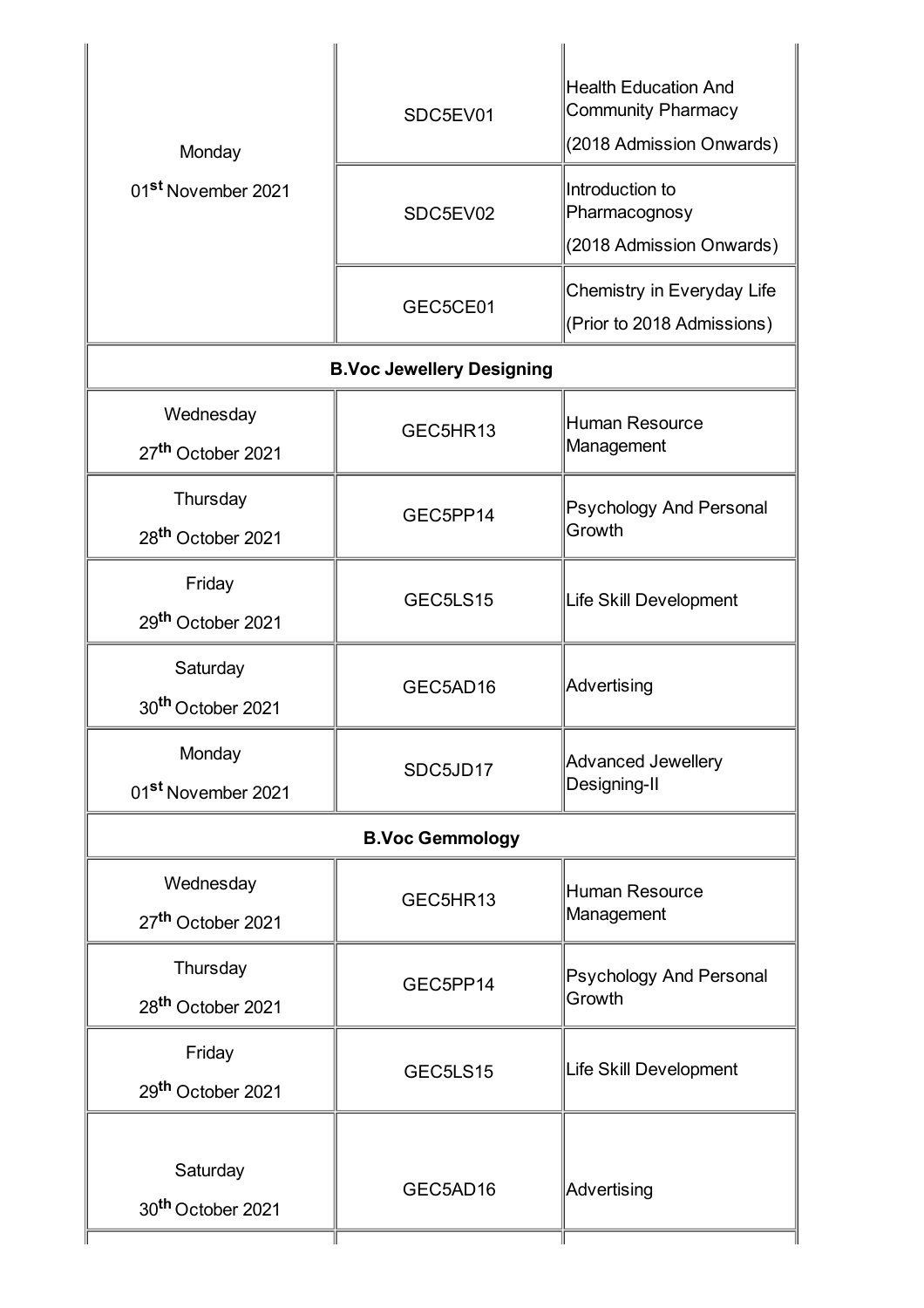| Monday<br>01 <sup>st</sup> November 2021   | SDC5GM17                                   | Diamond Grading and<br>Sorting                               |  |
|--------------------------------------------|--------------------------------------------|--------------------------------------------------------------|--|
|                                            | <b>B.Voc Broadcasting &amp; Journalism</b> |                                                              |  |
| Wednesday                                  | GEC5FA13                                   | <b>Film Appreciation</b><br>(2018 Admission Onwards)         |  |
| 27 <sup>th</sup> October 2021              | GEC5FA13                                   | <b>Film Appreciation</b><br>(Prior to 2018 Admissions)       |  |
| Thursday                                   | SDC5BJ17                                   | Online Journalism<br>(2018 Admission Onwards)                |  |
| 28 <sup>th</sup> October 2021              | GEC5MS14                                   | <b>Media And Society</b><br>(Prior to 2018 Admission)        |  |
| Friday                                     | GEC5LS15                                   | Life Skill Development<br>(2018 Admission Onwards)           |  |
| 29 <sup>th</sup> October 2021              | SDC5BJ21                                   | Sports Journalism<br>(Prior to 2018 Admission)               |  |
| Saturday                                   | SDC5BJ18                                   | Documentary Film<br>Production<br>(2018 Admission Onwards)   |  |
| 30 <sup>th</sup> October 2021              | SDC5BJ18                                   | Documentary Film<br>Production<br>(Prior to 2018 Admission)  |  |
| Monday                                     | SDC5BJ19                                   | <b>Development Communication</b><br>(2018 Admission Onwards) |  |
| 01 <sup>st</sup> November 2021             | SDC5BJ17                                   | Media Management<br>(Prior to 2018 Admission)                |  |
| <b>B.Voc Multimedia</b>                    |                                            |                                                              |  |
| Wednesday<br>27 <sup>th</sup> October 2021 | GEC5HR13                                   | <b>Human Resource</b><br>Management                          |  |
| Thursday<br>28 <sup>th</sup> October 2021  | SDC5MM17                                   | <b>Media Laws and Ethics</b>                                 |  |
|                                            |                                            |                                                              |  |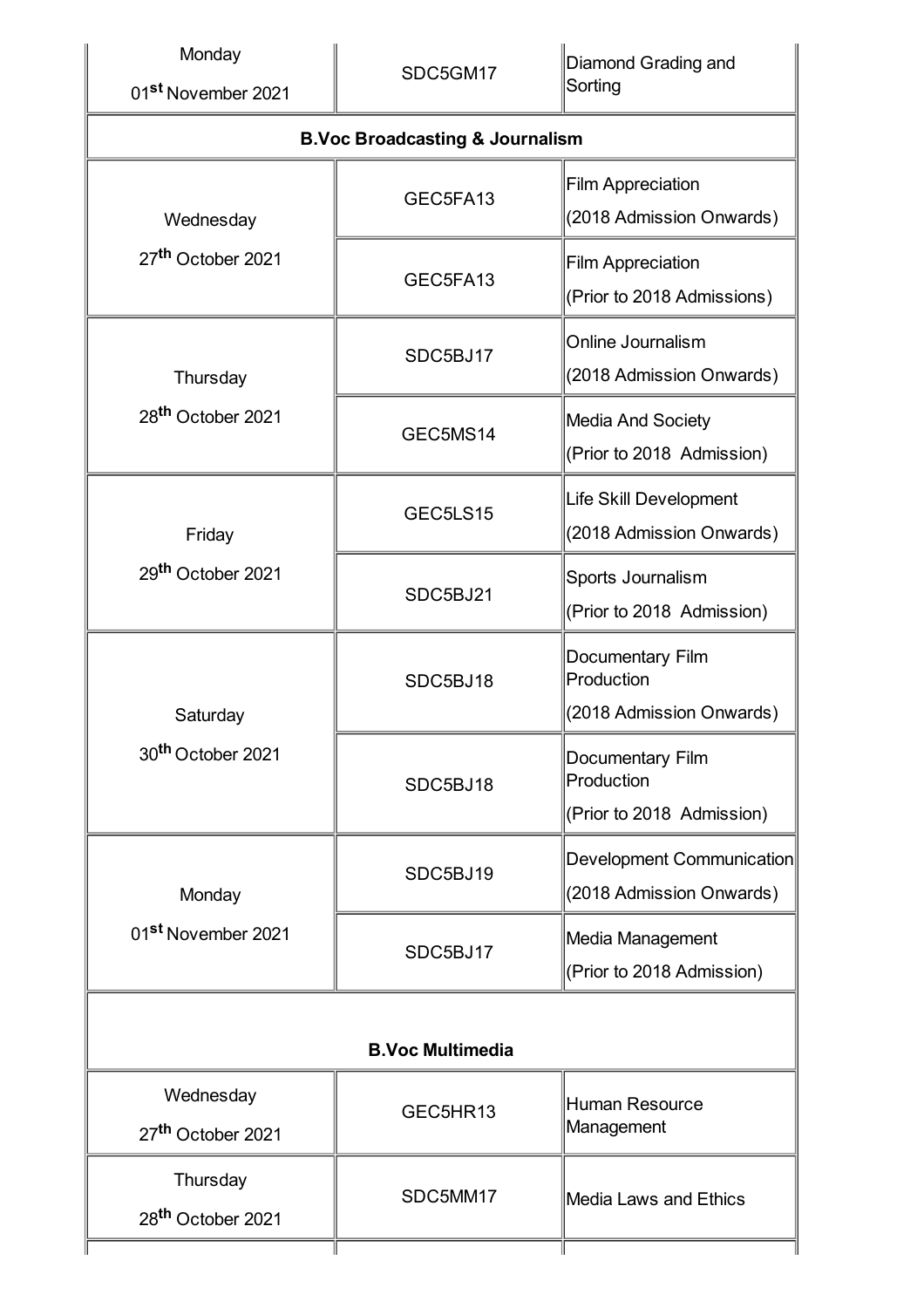| Friday<br>29 <sup>th</sup> October 2021    | GEC5LS15                                            | Life Skill Development                              |
|--------------------------------------------|-----------------------------------------------------|-----------------------------------------------------|
| Saturday<br>30 <sup>th</sup> October 2021  | SDC5MM18                                            | Graphics and Animation in<br>Advertising            |
| Monday<br>01 <sup>st</sup> November 2021   | SDC5MM19                                            | 3D, Scripting and<br><b>Game Development</b>        |
|                                            | <b>B.Voc Software Development</b>                   |                                                     |
| Wednesday<br>27 <sup>th</sup> October 2021 | GEC5HR13                                            | <b>Human Resource</b><br>Management                 |
| Thursday<br>28 <sup>th</sup> October 2021  | SDC5IT17                                            | .Net and Database<br>Administration                 |
| Friday<br>29 <sup>th</sup> October 2021    | GEC5LS15                                            | Life Skill Development                              |
| Saturday                                   | <b>SDC5IT18(E1)</b>                                 | J2EE                                                |
| 30 <sup>th</sup> October 2021              | <b>SDC5IT18(E2)</b>                                 | Python                                              |
| Monday                                     | SDC5IT19(E3)                                        | <b>Mobile Software</b><br>Development using Android |
| 01 <sup>st</sup> November 2021             | <b>SDC5IT19(E4)</b>                                 | <b>Programming Mobile</b><br>Application            |
|                                            | <b>B.Voc Software Technology(Supple/Impvt Only)</b> |                                                     |
| Wednesday<br>27 <sup>th</sup> October 2021 | GEC5BC13                                            | <b>Business Communication</b>                       |
| Thursday<br>28 <sup>th</sup> October 2021  | GEC5SM14                                            | Software Project<br>Management                      |
| Friday<br>29 <sup>th</sup> October 2021    | SDC5ST17                                            | PHP Frame works: CakePHP<br>and Code Igniter        |
| Saturday<br>30 <sup>th</sup> October 2021  | SDC5ST18                                            | Programming in Mobile<br>Devices-Android            |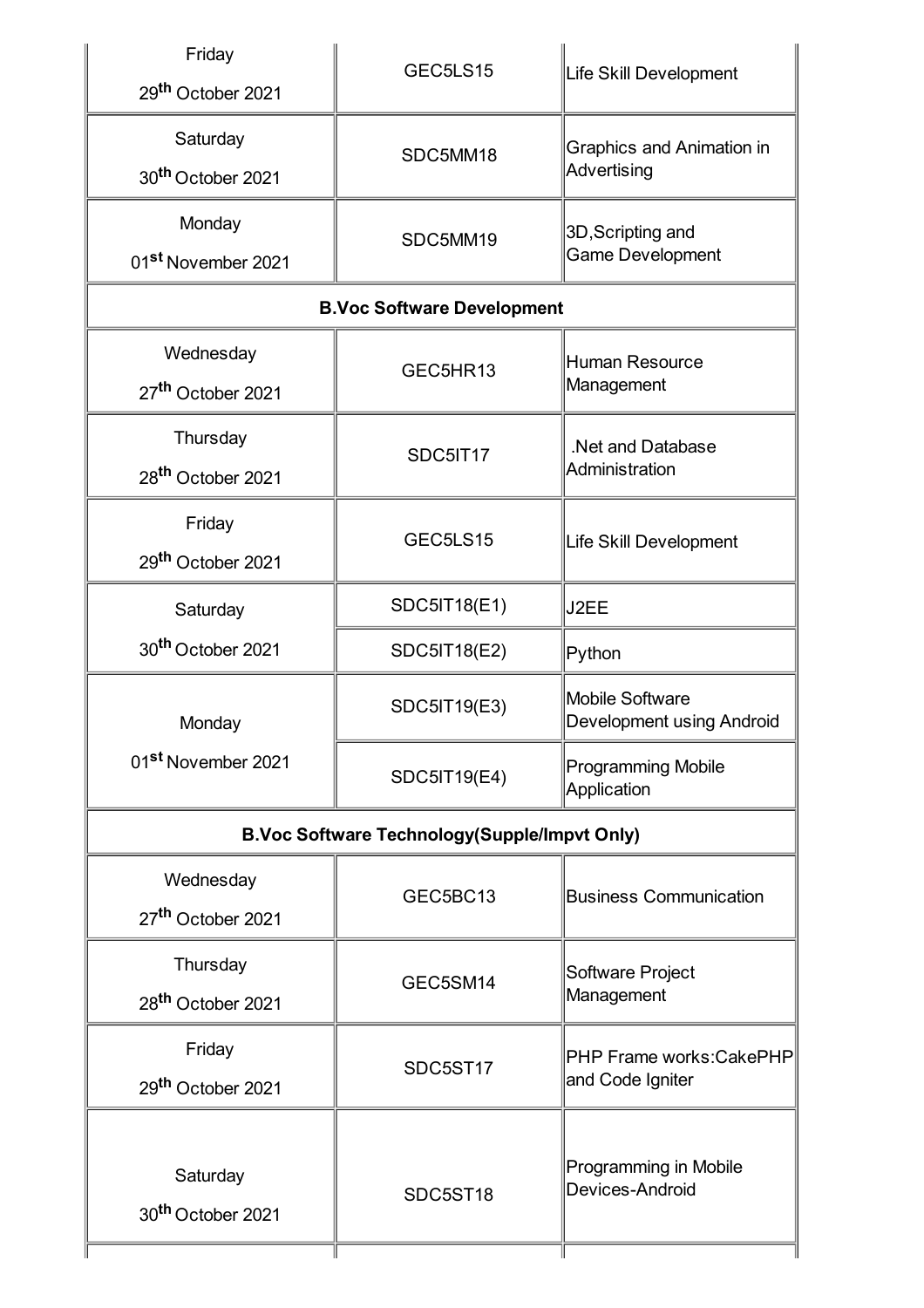| Monday<br>01 <sup>st</sup> November 2021   | SDC5ST19            | Data Structures Using Java                            |  |
|--------------------------------------------|---------------------|-------------------------------------------------------|--|
| <b>B.Voc Fashion Technology</b>            |                     |                                                       |  |
| Wednesday<br>27 <sup>th</sup> October 2021 | GEC5HR10            | Human Resource<br>Management                          |  |
| Thursday<br>28 <sup>th</sup> October 2021  | SDC5FT20            | <b>Garment Finishing And</b><br><b>Clothing Care</b>  |  |
| Friday<br>29 <sup>th</sup> October 2021    | SDC5FT21            | Visual Merchandising and<br>Retail Management         |  |
| Saturday<br>30 <sup>th</sup> October 2021  | SDC5FT22            | <b>Apparel Costing and Export</b><br>Documentation    |  |
| <b>B.Voc Accounting and Taxation</b>       |                     |                                                       |  |
| Wednesday<br>27 <sup>th</sup> October 2021 | GEC5HR11            | Human Resource<br>Management                          |  |
| Thursday<br>28 <sup>th</sup> October 2021  | SDC5AT19            | <b>Marketing Management</b>                           |  |
| Friday<br>29 <sup>th</sup> October 2021    | SDC5AT20            | <b>Quantitative Techniques for</b><br><b>Business</b> |  |
|                                            | SDC5AT21(E3)        | <b>Corporate Taxation And Tax</b><br>Planning         |  |
| Saturday<br>30 <sup>th</sup> October 2021  | SDC5AT21(E4)        | <b>Corporate Accounting</b>                           |  |
|                                            | <b>SDC5AT22(E5)</b> | <b>Business Research Methods</b>                      |  |
| Monday<br>01 <sup>st</sup> November 2021   | <b>SDC5AT22(E6)</b> | Capiital Marketing                                    |  |
| <b>B.Voc Logistics Management</b>          |                     |                                                       |  |
| Wednesday<br>27 <sup>th</sup> October 2021 | GEC5HR14            | <b>Human Resource</b><br>Management                   |  |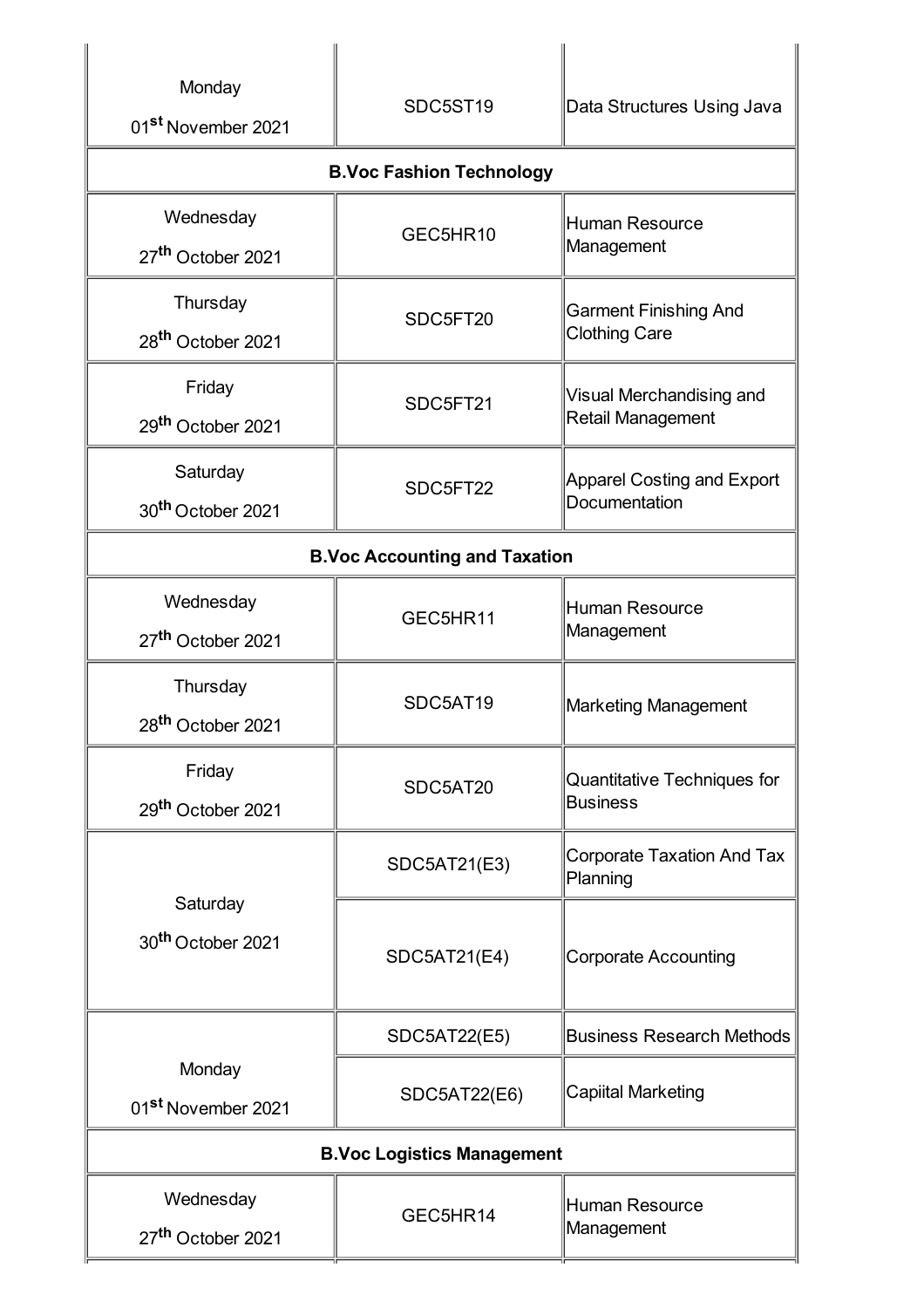| Thursday<br>28 <sup>th</sup> October 2021  | GEC5MM13                                | Marketing Management                                     |
|--------------------------------------------|-----------------------------------------|----------------------------------------------------------|
| Friday<br>29 <sup>th</sup> October 2021    | GEC5BE15                                | Banking & Insurance<br>Managemnet                        |
| Saturday<br>30 <sup>th</sup> October 2021  | SDC5LM17                                | <b>Operations Management</b>                             |
| Monday<br>01 <sup>st</sup> November 2021   | SDC5LM18                                | Retail Managemnet                                        |
|                                            | <b>B.Voc Digital Film Production</b>    |                                                          |
| Wednesday<br>27 <sup>th</sup> October 2021 | GEC5TV13                                | <b>Fundamentals Of TV</b><br>Production                  |
| Thursday<br>28 <sup>th</sup> October 2021  | GEC5MM14                                | Management in Media                                      |
| Friday<br>29 <sup>th</sup> October 2021    | GEC5AP15                                | Advertising & Publicity Media                            |
| Saturday<br>30 <sup>th</sup> October 2021  | GEC5NM16                                | Introduction to New Media                                |
| Monday<br>01 <sup>st</sup> November 2021   | DFC5FP17                                | <b>Advanced TV Production</b>                            |
|                                            | <b>B.Voc Fish Processing Technology</b> |                                                          |
| Wednesday<br>27 <sup>th</sup> October 2021 | GEC5NFF05                               | Nutraceuticals and<br><b>Functional Foods</b>            |
| Thursday<br>28 <sup>th</sup> October 2021  | GEC5ME05                                | Marine Ecology                                           |
| Friday<br>29 <sup>th</sup> October 2021    | SDC5AQ17                                | <b>Cured &amp; Dried Fishery</b><br>Products             |
| Saturday<br>30 <sup>th</sup> October 2021  | SDC5AQ18                                | Packing & Labelling of Fish &<br><b>Fishery Products</b> |
|                                            |                                         |                                                          |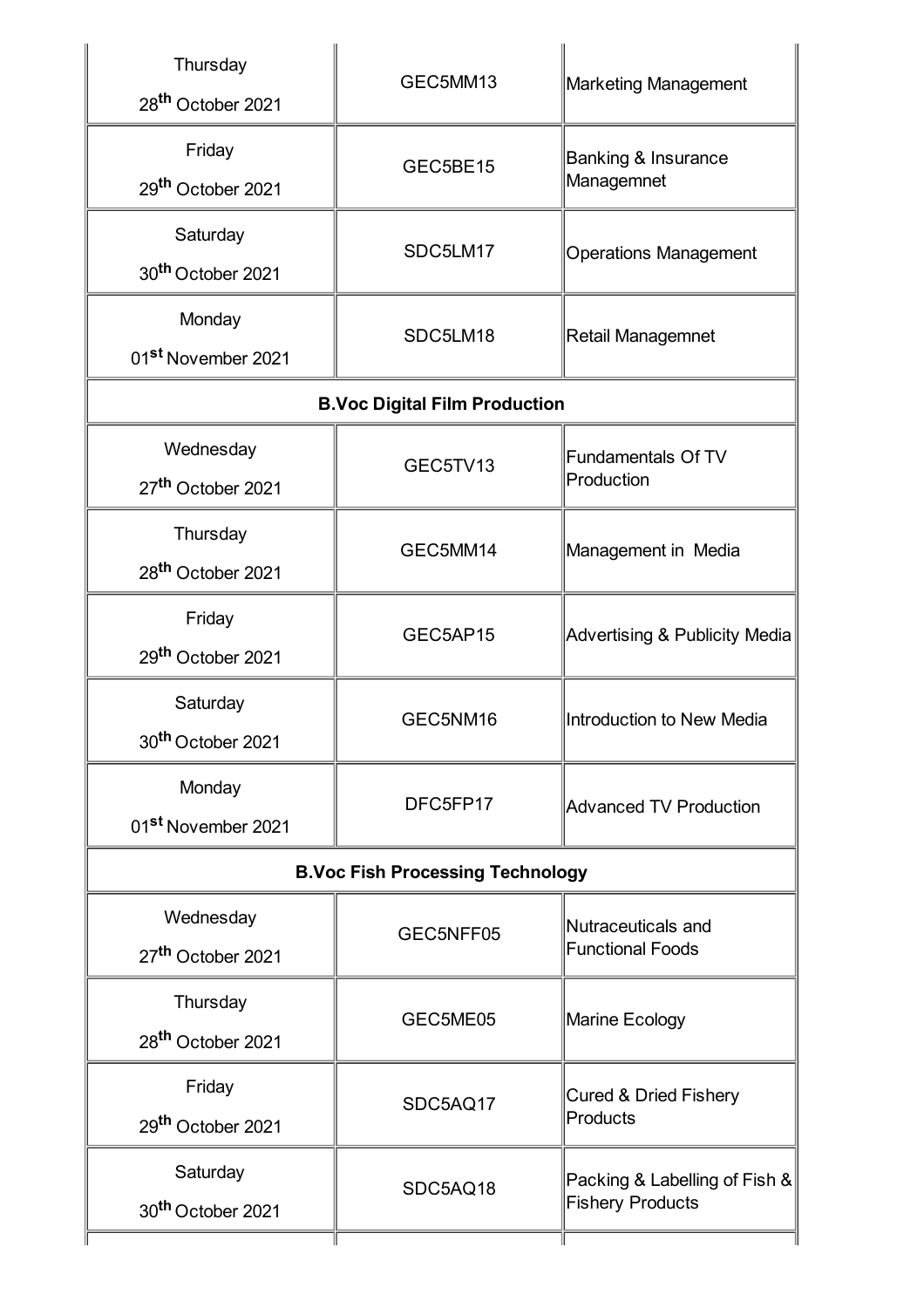| Monday<br>01 <sup>st</sup> November 2021        | SDC5AQ19 | Storage & Transportation of<br><b>Fishery Products</b>                                 |
|-------------------------------------------------|----------|----------------------------------------------------------------------------------------|
| <b>B.Voc Tourism and Hospitality Management</b> |          |                                                                                        |
| Wednesday<br>27 <sup>th</sup> October 2021      | GEC5MT13 | <b>Principles Of Marketing</b><br>(2018 Admission Onwards)                             |
| Thursday                                        | GEC5BR14 | <b>Business Regulatory</b><br><b>Framework for Tourism</b><br>(2018 Admission Onwards) |
| 28 <sup>th</sup> October 2021                   | GEC5ET13 | Eco Tourism<br>(Prior to 2018 Admissions)                                              |
| Friday                                          | GEC5TM15 | <b>Transportation Management</b><br>(2018 Admission Onwards)                           |
| 29 <sup>th</sup> October 2021                   | GEC5TM14 | <b>Tourism Marketing</b><br>(Prior to 2018 Admissions)                                 |
| Saturday                                        | SDC5TP32 | <b>Tourism Products Of India</b><br>(2018 Admission Onwards)                           |
| 30 <sup>th</sup> October 2021                   | GEC5FA15 | <b>Financial Accounting</b><br>(Prior to 2018 Admissions)                              |
|                                                 | SDC5ET33 | <b>Emerging Trends in Tourism</b><br>(2018 Admission Onwards)                          |
| Monday<br>01 <sup>st</sup> November 2021        | SDC5MH35 | <b>Environmental Management</b><br>for Hotels<br>(Prior to 2018 Admissions)            |

## **Dr. C C Babu**

# **Controller Of Examinations**

## To

- 1. The Principal, Little Flower College, Guruvayur.
- 2. The Principal, M.E.S Asmabi College, P.Vemballur, Thrissur.
- 3. The Principal, Sullamussalam Arabic College, Areacode
- 4. The Principal, Carmel College, Mala,Thrissur.